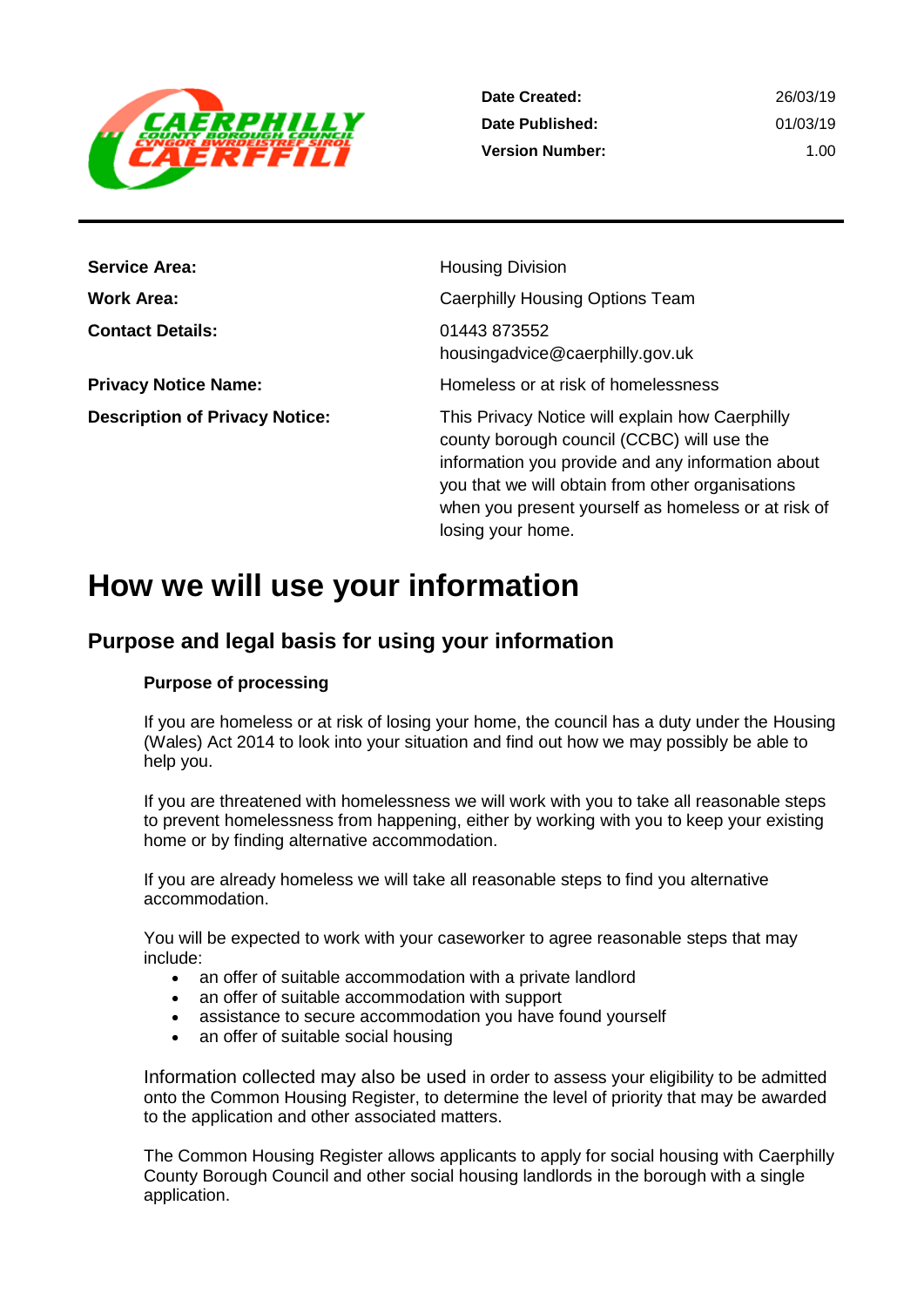Further information on this process is provided in the link below:

[https://www.caerphilly.gov.uk/CaerphillyDocs/FOI/PrivacyNotices/Housing\\_Application\\_Priv](https://www.caerphilly.gov.uk/CaerphillyDocs/FOI/PrivacyNotices/Housing_Application_Privacy_Notice.aspx) [acy\\_Notice.aspx](https://www.caerphilly.gov.uk/CaerphillyDocs/FOI/PrivacyNotices/Housing_Application_Privacy_Notice.aspx)

#### **Legal basis for processing**

There is a public task requirement to process your information as detailed below:

To enable the Council, as a local housing authority, to exercise its authority vested in it by Part 2 Housing (Wales) 2014 and for the Council to perform its tasks, carried out in the public interest, assess and if a homeless or 'threatened' with homeless duty is owed pursuant to Sections 62 66 68 73 AND Section 75 of the councils statutory duty to investigate and assess all potential homeless applications.

In order for the processing of personal data to be lawful under the General Data Protection Regulations 2016, a valid condition from Article 6 of the Regulations must be identified, which is outlined below:

1e. processing is necessary for the performance of a task carried out in the public interest or in the exercise of official authority vested in the controller;

Data Protection legislation provides extra protection for certain classes of information called 'special personal data' and 'criminal offence data'. If any information falls within the definition of these classes then an additional condition from Article 9 / Article 10 of the Regulations must be identified, as outlined below:

Data Protection Act 2018, Schedule 2, Section 6 (Both an Article 9 and Article 10 Condition)

- (1) This condition is met if the processing—
	- (a) is necessary for a purpose listed in sub-paragraph (2), and
	- (b) is necessary for reasons of substantial public interest.
- (2) Those purposes are—
	- (a) the exercise of a function conferred on a person by an enactment or rule of law;
	- (b) the exercise of a function of the Crown, a Minister of the Crown or a government department.

#### **Source and type of information being processed**

Depending on your circumstances, in order for us to assist you, you will need to provide us with relevant information / documents, which may include but is not limited to:

- Your name, contact details, date of birth, National Insurance No, and address history.
- Names, address /contact details of others members of your household including expartners, children, parents, siblings and ex common law partners.
- Medical / health conditions, prescription drugs and details of your GP/ Surgery.
- Probation details including details of drug / alcohol abuse, criminal records and convictions, details of victims.
- Details of support you may have such as social worker and other support workers including their correspondence with you.
- Details of your financial situation including debt information/correspondence, County Court Judgements (CCJs), bank statements, payslips, proof of benefits, mortgage and credit agency information / correspondence.
- Landlord name, address / contact details and rental property details.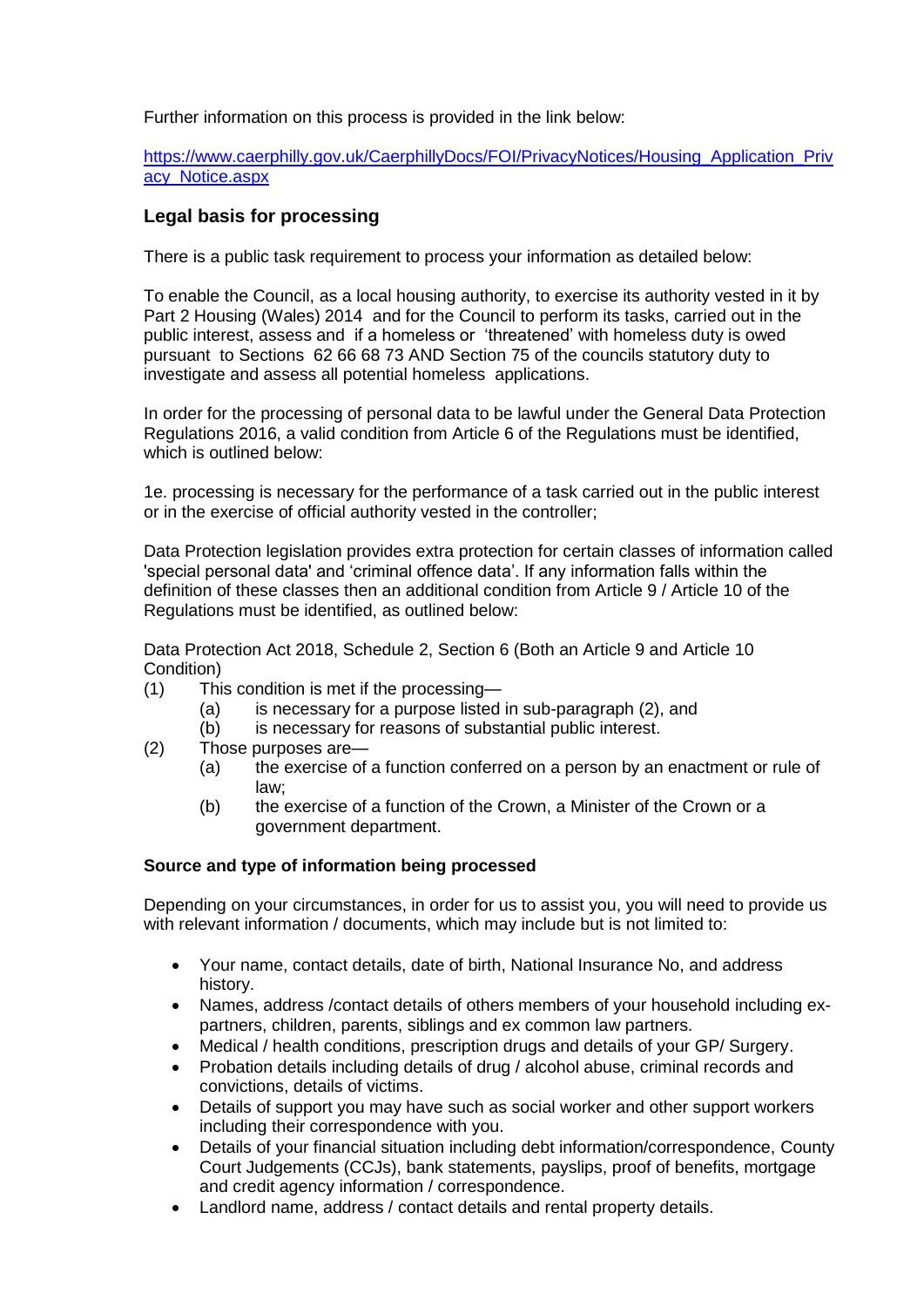We may also need additional information about you or may need to verify the information you have provided with others. The types of organisations we may contact for these purposes may include but is not limited to:

| <b>Type of Organisation</b>                                  | Type of information obtained / verified                                                                         |
|--------------------------------------------------------------|-----------------------------------------------------------------------------------------------------------------|
| Your GP / Medical Professional                               | Physical / mental health conditions,<br>prescribed medications.                                                 |
| <b>Probation Service</b>                                     | Details of offences and victim details,<br>criminal records and convictions<br>Details of drug / alcohol abuse. |
| <b>Land Registry</b>                                         | Proof of property ownership.                                                                                    |
| Home Office                                                  | UK residency check.                                                                                             |
| Benefit Agencies, Department for Works<br>and Pensions (DWP) | Information on benefits that you receive.                                                                       |

### **Who will have access to your information**

#### **Identity of Data Controller and Data Protection Officer**

The Data Controller for your information is Caerphilly County Borough Council. The Data Protection Officer is:

Ms Joanne Jones Corporate Information Governance Manager / Data Protection Officer Email: dataprotection@caerphilly.gov.uk Tel: 01443 864322

Other Data Controllers may also be responsible for your information, depending on the specific circumstances. Please contact the Service Area for further information.

#### **Details of main users of your information**

The main user of your information within Caerphilly County Borough Council will be the Caerphilly Housing Options Team, whose details are located at the top of this document. Your information may also be used by other sections within housing for the purpose of providing support to those that are homeless or at risk of homelessness. This may include the Emergency Accommodation Unit.

#### **Details of any sharing of your information within Caerphilly county borough council**

Any information provided that relates to private sector landlords, managing agents or privately rented properties may be shared with Caerphilly County Borough Council's Private Sector Housing service, for the following purposes:

- To investigate and if necessary take action against landlords and agents that are not registered, as required by the Housing (Wales) Act 2014. The Private Sector Housing service may share this information with Rent Smart Wales.
- To investigate and if necessary take action against landlords of properties that are in poor repair under various legislation.
- To investigate and if necessary take action against landlords of houses of multiple occupancy (HMO) that are unlicensed and/or do not meet required HMO standards under various legislation.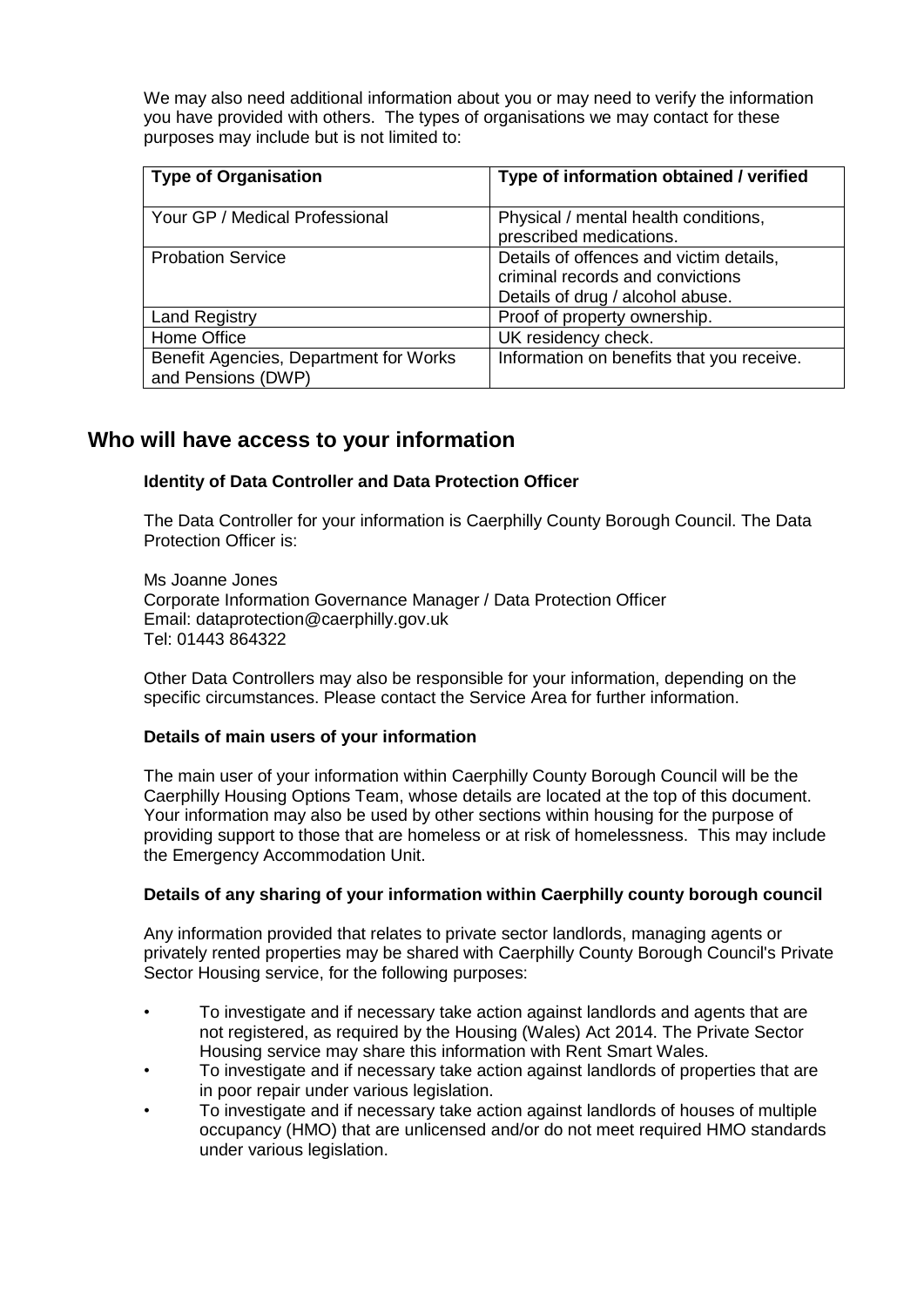If you are a Caerphilly County Borough Council tenant we may share relevant information with our Rents Section for the purpose of homelessness prevention services associated with income and debt support.

We may share your relevant information with Social Services for the purposes of child protection / obligations under the Childrens Act, Social Service and wellbeing Act and any relevant legislation. We may also share relevant information with Social Services for the purposes of the protection of vulnerable adults.

If it is believed at any stage of the process that a child may be at risk a referral will be made to Childrens Services where the All Wales Child Protection Procedures will be followed, which may result in a formal investigation and assessment.

#### **Details of any sharing of your information with other organisations**

In order to provide the assistance you require we may need to contact your landlord and/or their agent. This may involve us sharing relevant information with them in order to prevent homelessness.

We may need work with or refer you to other organisation that can help you. The types of organisations we may work with or refer your case to may include but is not limited to:

| <b>Type of Organisation</b>                                                                                                                         | <b>Purpose</b>                                                                                                 |
|-----------------------------------------------------------------------------------------------------------------------------------------------------|----------------------------------------------------------------------------------------------------------------|
| <b>Citizens Advice Bureau</b>                                                                                                                       | Debt relief orders, budgeting advice and<br>mortgage rescue assistance.                                        |
| <b>Shelter</b>                                                                                                                                      | Mortgage rescue assistance, debt crisis,<br>independent housing advice.                                        |
| <b>Illegal Money Lending Unit</b>                                                                                                                   | Investigation and protection from eviction<br>actions                                                          |
| Aneurin Bevan Health Board                                                                                                                          | Needs assessment and co-ordination of<br>services                                                              |
| <b>Supporting People</b>                                                                                                                            | Needs assessment analysis and evidence<br>for contractual support services                                     |
| Benefits agencies, DWP and Job Centre                                                                                                               | Income support and debt relief                                                                                 |
| <b>Wales Cooperative Centre for Homeless</b>                                                                                                        | Prevention services associated with income<br>and debt support.                                                |
| Third sector organisations that provide<br>support to clients that are homeless or at<br>risk of homelessness, such as Llamau,<br><b>Gofal Pobl</b> | Provide ongoing floating housing related<br>Support to clients that are homeless or at<br>risk of homelessness |
| <b>National Probation service</b><br><b>The Police</b>                                                                                              | Assessment of homeless housing and<br>support need as part of the Wales National<br>Prison leaver pathway      |

In order to find alterative accommodation for you we may need to share information about you with emergency accommodation providers, refuges, supported accommodation, temporary accommodation providers, Bed and Breakfast accommodation providers, private landlords, letting agents and social housing providers.

Caerphilly County Borough Council has a legal responsibility to protect public funds. We may use the information submitted to prevent and detect fraud and may also request information from and pass information to other organisations that handle public funds.

#### **Requests for information**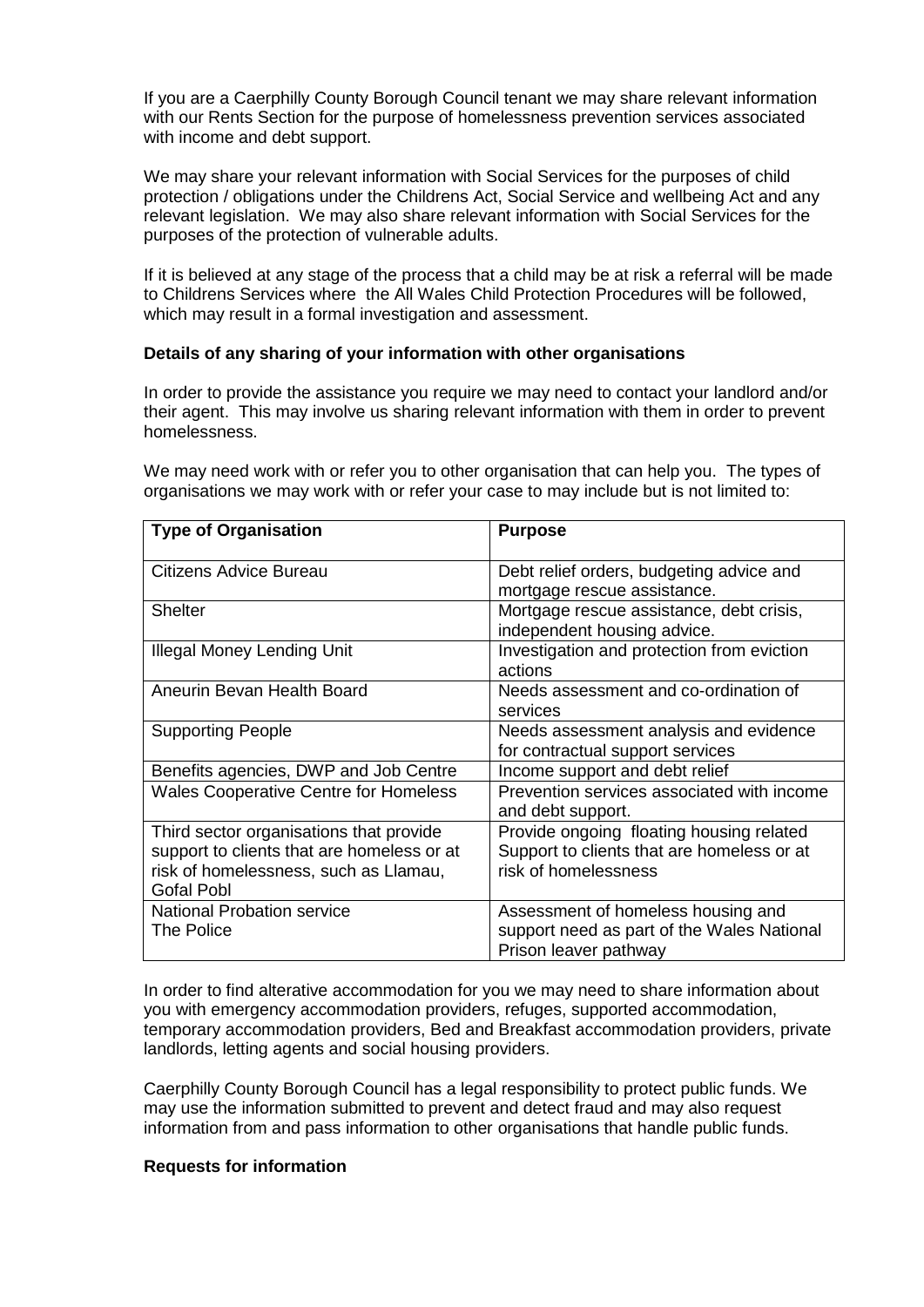All recorded information held by Caerphilly County Borough Council may be subject to requests under the Freedom of Information Act 2000, Environmental Information Regulations 2004 and Data Protection legislation.

If the information you provide is subject to such a request, where possible Caerphilly County Borough Council will consult with you on its release. If you object to the release of your information we will withhold your information if the relevant legislation allows.

## **How long will we retain your information**

#### **Details of retention period**

How long Caerphilly County Borough Council retains information is determined through statutory requirements or best practice.

We keep all information you provide or is collated in relation to homeless or risk of homelessness for 10 years from the date the case has been closed.

# **Your Rights (Inc Complaints Procedure)**

#### **Your rights under the Data Protection**

Data Protection gives data subjects (those who the information is about) a number of rights:

- The right of subject access Application forms for this process are available on our website: [SAR Form](http://www.caerphilly.gov.uk/CaerphillyDocs/Council-and-democracy/sar_form.aspx)
- The right to be informed
- The right of rectification
- The right to erasure
- The right to restrict processing
- The right to object
- The right to data portability
- Rights in relation to automated decision making and profiling.

Further information on your rights is available from: [www.ico.org.uk.](http://www.ico.org.uk/)

To enact your rights please contact the service area detailed on the top of this form.

#### **Complaints Procedure**

If you are unhappy with the way that Caerphilly County Borough Council has handled your request / information, you have the right of complaint. Please contact the Service Area detailed at the top of this document outlining your issues.

If you remain unhappy you also have a right of complaint to the Information Commissioner's Office. Please follow this link for further information on the complaints process.

[www.caerphilly.gov.uk/My-Council/Data-protection-and-freedom-of-information/Questions](http://www.caerphilly.gov.uk/My-Council/Data-protection-and-freedom-of-information/Questions-and-complaints)[and-complaints](http://www.caerphilly.gov.uk/My-Council/Data-protection-and-freedom-of-information/Questions-and-complaints)